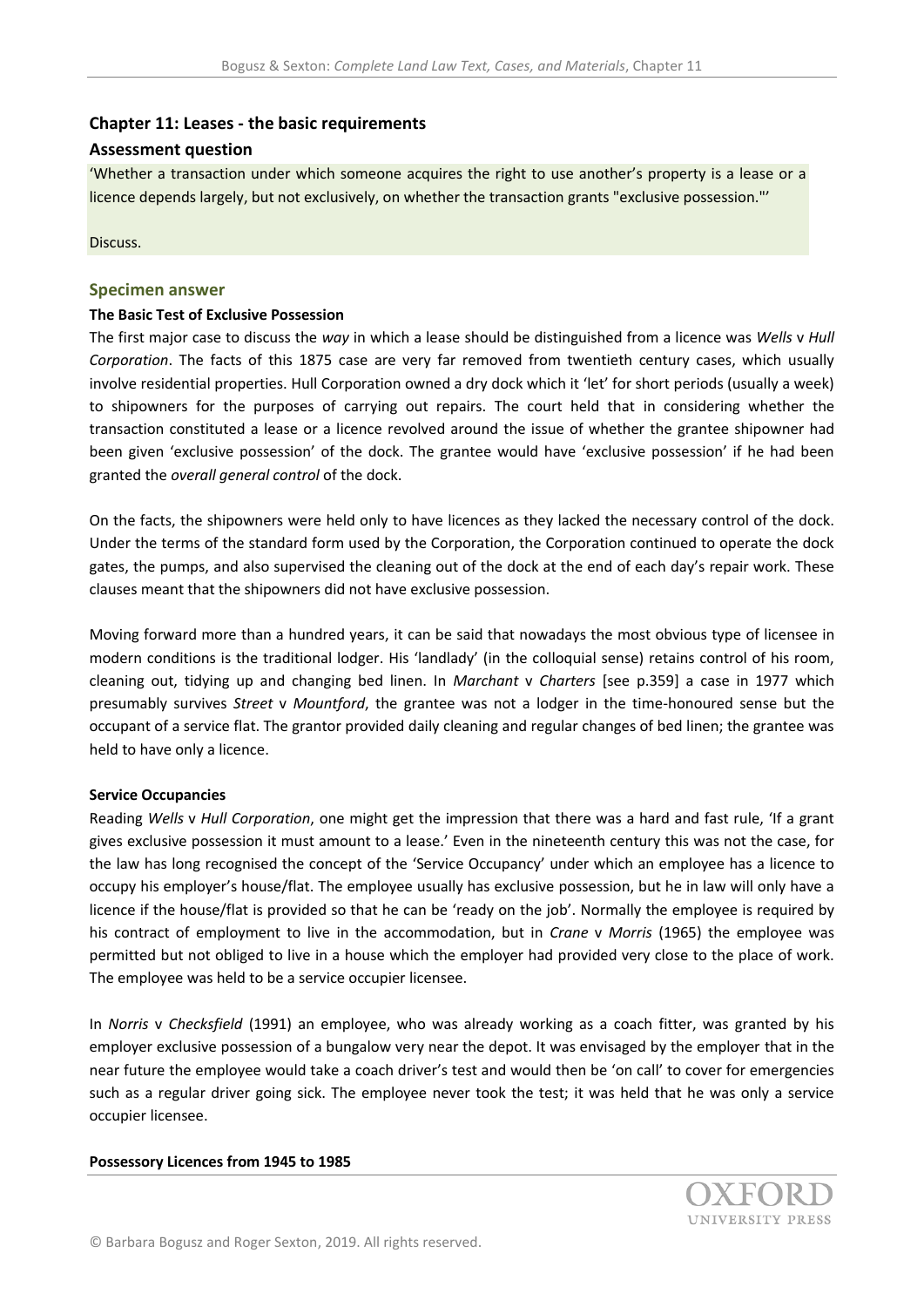After the second world war there were a number of cases which seemed to indicate that if a transaction (which was not a service occupancy) granted exclusive possession, a licence not a lease would arise if it could be proved that 'the intent of the parties' was that there should only be a licence.

This problematic line of cases possibly started with *Marcroft Wagons* v *Smith* in 1951. There, the existing tenancy of a house had terminated, but the grantors allowed the daughter of the ex-tenants to continue to live there for six months while she sought alternative accommodation. They charged her the same rent as before, but refused to give her a rent book or any other documentation. The daughter was held to be only a licensee. The Court of Appeal held that a lease had not been 'intended'. As a result of this and other cases, grantors thought, 'If we draft our grants so that they are *called* possessory licences we are on to a winner. We will escape all the restrictions of the Rent Acts'.

## **Things come to a head in Street v Mountford**

In this case Street granted Mountford the exclusive possession of a flat. The document they both signed included the kind of provisions you would expect in a residential lease, but it also explicitly stated that the transaction was not a lease, only a licence. The Court of Appeal held that the subjective 'intent of the parties' was decisive, and that Mountford only had a licence. Celebrations by grantors of residential properties were however very short-lived. When *Street* reached the House of Lords, the House overruled the Court of Appeal. In particular, the House held that the test for whether a transaction was a lease or a licence was NOT the subjective 'intent of the parties'.

The House of Lords held (in effect reverting to the nineteenth century position) that it was the objective test of exclusive possession which determined whether a transaction was a lease or a licence. A transaction which granted exclusive possession created a lease unless it fell within certain exceptions. The exceptions recognised by the Lords were four in number. Service occupancies and occupation by virtue of an office (e.g. a vicar in his vicarage) were two. The other two exceptions are where a purchaser of premises is allowed into possession ahead of completion, and where somebody allows friend(s) to occupy his premises as an act of generosity.

The 1974 case of *Heslop* v *Burns* is a clear illustration of this last exception. There an impoverished couple lived rent free in the house of a wealthy benefactor. They were held only to be licensees. Whether *Marcroft* v *Smith*  comes within this exception is more debatable. The grantors had some understandable sympathy for the daughter, but they did charge her rent!

## **Non-exclusive Licences**

Another trick adopted by residential grantors even prior to *Street* was examined by the House of Lords in *Antoniades* v *Villiers.* There the two partners to a cohabitation had each signed a separate 'non-exclusive' licence over a very small flat. One of the clauses of each agreement read, 'The licensor shall be entitled at any time to use the rooms together with the licensee and permit other persons to use all of the rooms together with the licensee.' The House of Lords held that the documents had to be read together as creating one lease. The two agreements were interdependent, such that either both would have signed the agreement or neither would have signed. The clause included in the agreement was rejected as a 'pretence'.

A case decided at the same time as *Antoniades, AG Securities* v *Vaughan* has, however, shown a way forward for grantors still determined to give only licences over their property. The grantors had granted four non-exclusive licences over a four bedroom flat, each licence commencing on a different day, for a different duration and at a different rent. The House of Lords held that there were four licences notably because the four unities were not